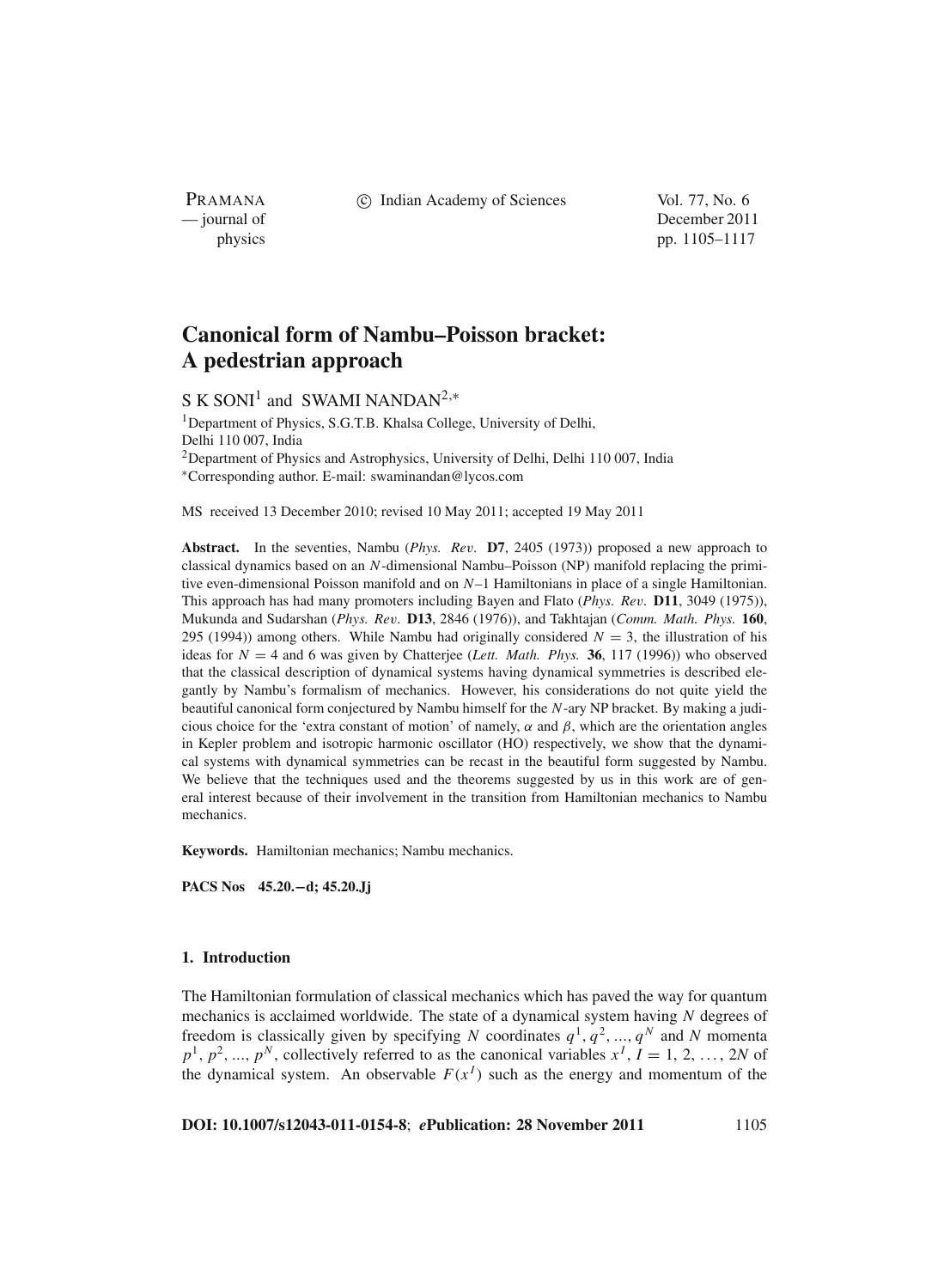system is a function of the canonical variables. The equations of flow for the canonical variables

$$
\dot{q}^i = \frac{\partial H(q, p)}{\partial p^i},\tag{1}
$$

$$
\dot{p}^i = -\frac{\partial H(q, p)}{\partial q^i},\tag{2}
$$

are the Hamilton's canonical equations of motion where the Hamiltonian function  $H(q, p)$ is the total energy of the system. The observables form a Lie algebra with respect to the Poisson bracket (PB),

$$
[F, G] = \sum_{i=1}^{N} \frac{\partial F}{\partial q^{i}} \frac{\partial G}{\partial p^{i}} - \frac{\partial F}{\partial p^{i}} \frac{\partial G}{\partial q^{i}} = \sum_{I=1}^{2N} \alpha^{IJ} \frac{\partial F \partial G}{\partial x^{I} \partial x^{J}},
$$
(3)

where the  $2N \times 2N$  matrix which defines the PB algebra

$$
\alpha^{IJ} = \begin{pmatrix} 0 & I \\ -I & 0 \end{pmatrix}.
$$

Here *I* denotes an  $N \times N$ unit matrix, and 0 an  $N \times N$  zero matrix.

The Hamilton's equations can be written in terms of the PB as

$$
\dot{q}^i = [q^i, H],\tag{4}
$$

$$
\dot{p}^i = [p^i, H]. \tag{5}
$$

In general, the evolution of an observable  $F(x^I)$  becomes

$$
\frac{\mathrm{d}F}{\mathrm{d}t} = [F, H] \equiv X_H(F). \tag{6}
$$

Thus, the flow in phase space is generated by a Hamiltonian vector field  $X_H$  which involves a single function  $H$  of the canonical variables. The flow generated by  $X_H$  is a one-dimensional group of canonical transformations, the latter being by definition automorphisms of the PB algebra.

In the last quarter of the last century, a new formulation of classical mechanics was sought which has had many promoters – starting with Nambu [1] and that alone should be ample recommendation. Motivated by Liouville theorem and the form of Euler equations for the motion of a rigid body, Nambu replaced the usual pair of canonical variables by a triplet of canonical variables  $(x^1, x^2, x^3)$ , the components of position vector. Introducing two functions  $H(x^1, x^2, x^3)$  and  $G(x^1, x^2, x^3)$  which serve as a pair of 'Hamiltonians' determining the flow in phase space, Nambu proposed that the flow is generated by a Hamiltonian vector field involving the *H*, *G* pair according to the following rule:

$$
\frac{\mathrm{d}F}{\mathrm{d}t} = \sum_{ijk=1}^{3} \epsilon_{ijk} \frac{\partial F}{\partial x^i} \frac{\partial H}{\partial x^j} \frac{\partial G}{\partial x^k} \equiv X_{H,G}(F). \tag{7}
$$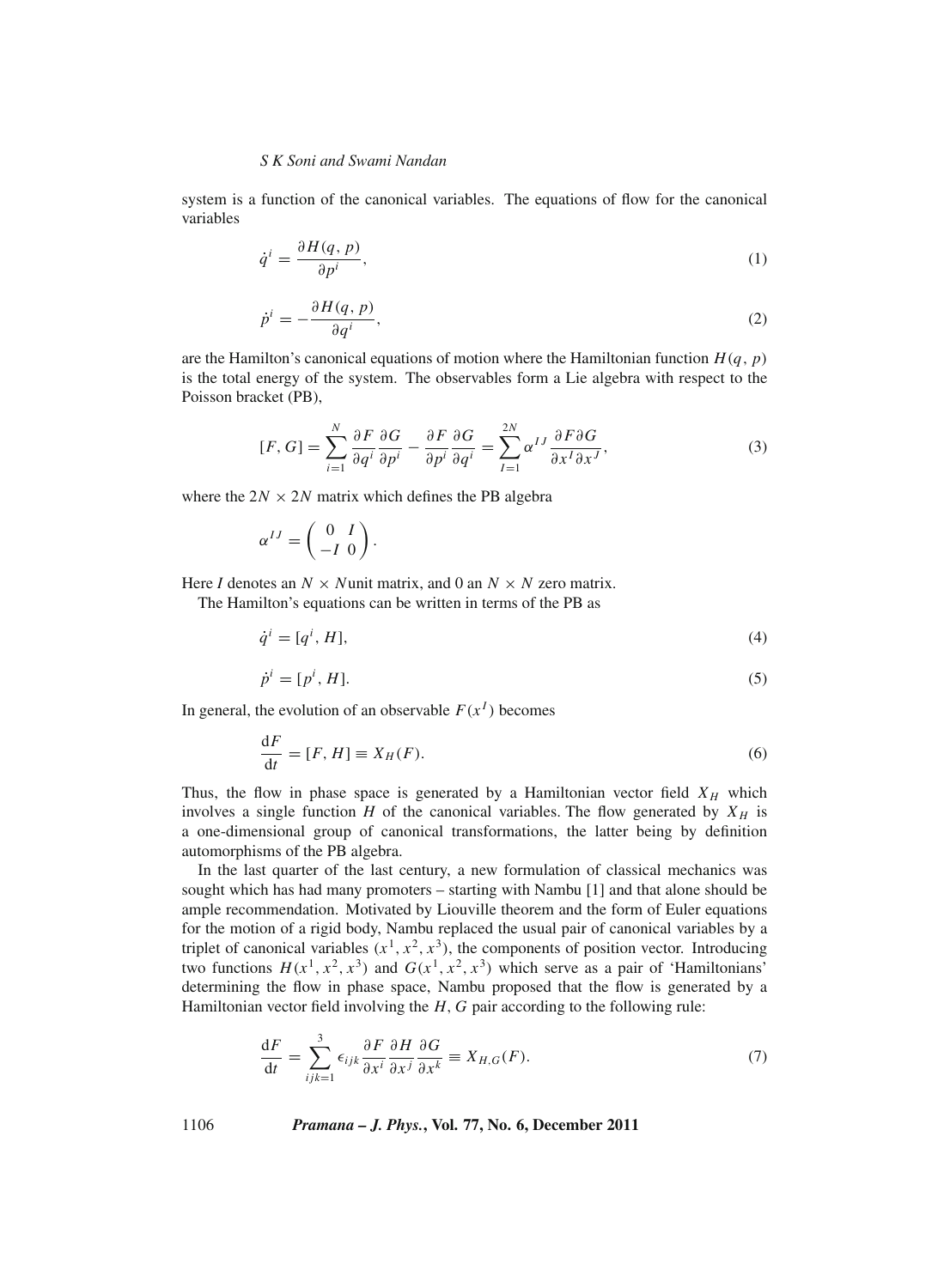Now, if one defines a NP bracket involving three functions of the canonical variables as the Jacobian  $J(F_1, F_2, F_3)$ 

$$
[F_1, F_2, F_3] = \frac{\partial (F_1, F_2, F_3)}{\partial (x^1, x^2, x^3)} = J(F_1, F_2, F_3),
$$
\n(8)

the time evolution of an observable is given by

$$
\frac{\mathrm{d}F}{\mathrm{d}t} = [F, H, G] = X_{H,G}(F). \tag{9}
$$

Apart from the work of Bayen and Flato [2] and of Mukunda and Sudarshan [3] which sheds light on the connection between the Hamiltonian and Nambu formalisms, Nambu's work was largely unnoticed until Takhtajan [4] made attempts to formulate the basic principles of Nambu mechanics in the invariant geometric form similar to that of Hamiltonian mechanics, thereby displaying that the Nambu formalism is a profound generalization of the Hamiltonian formalism of classical mechanics. (For a review of Takhtajan's work which is at once intuitive, geometric, application-oriented and mathematically rigorous, see Chatterjee [5].)

In the classical description of a dynamical system, the NP manifold plays the same role in Nambu mechanics that the Poisson manifold plays in Hamiltonian dynamics. Dynamics on the NP manifold with coordinates  $x^1, x^2, ..., x^N$  is determined by a Hamiltonian vector field *X* involving (*N*−1) functions called 'Hamiltonians' *H*<sub>1</sub>, ..., *H<sub>N−1</sub>* which are first integrals of motion (IOM). The dynamics generated by  $X_{H_1,H_2,...,H_{N-1}}$  is

$$
\frac{dF}{dt} = [F, H_1, ..., H_{N-1}] = X_{H_1, H_2, ..., H_{N-1}}(F).
$$
\n(10)

By putting Nambu's ideas on a solid footing, Takhtajan emphasized the role that new mathematical structures play in passing from Hamilton's to Nambu's dynamical picture. Nambu himself had conjectured the following beautiful formula for the NP bracket:

$$
[F_1, F_2, ..., F_N] = \frac{\partial (F_1, F_2, ..., F_N)}{\partial (x^1, x^2, ..., x^N)} = J(F_1, F_2, ..., F_N),
$$
\n(11)

where on the right-hand side is the Jacobian operation defined on an *N*-dimensional manifold. This canonical form (which may be called the canonical Nambu bracket for short) for the abstract NP bracket is the driving force behind our work.

Following Takhtajan there was a spate of papers on Nambu mechanics. In furtherance of Nambu ideas, it is remarkable that Chatterjee [5] revisited dynamical symmetries. He showed that the familiar dynamical systems, namely the Kepler problem and the isotropic HO problem, are described elegantly in the framework of Nambu's proposed generalizations. As symmetries are signalled by conserved quantities, the existence of dynamical symmetries in these special systems results in extra IOM beyond those needed for complete integrability [5–7]. As the choice of the IOM is not unique, in these systems the abstract NP bracket instead takes the form [5]

$$
[F_1, ..., F_n] = \frac{1}{C} \frac{\partial(F_1, ..., F_n)}{\partial(x^1, ..., x^n)} = \frac{1}{C} J(F_1, F_2, ..., F_N),
$$
\n(12)

where  $C$  is an integral of motion. It may be appreciated that while the above formula is a suitable candidate for the abstract NP bracket, the canonical Nambu bracket is the one that appears in (11).

*Pramana – J. Phys.*, Vol. 77, No. 6, December 2011 
$$
1107
$$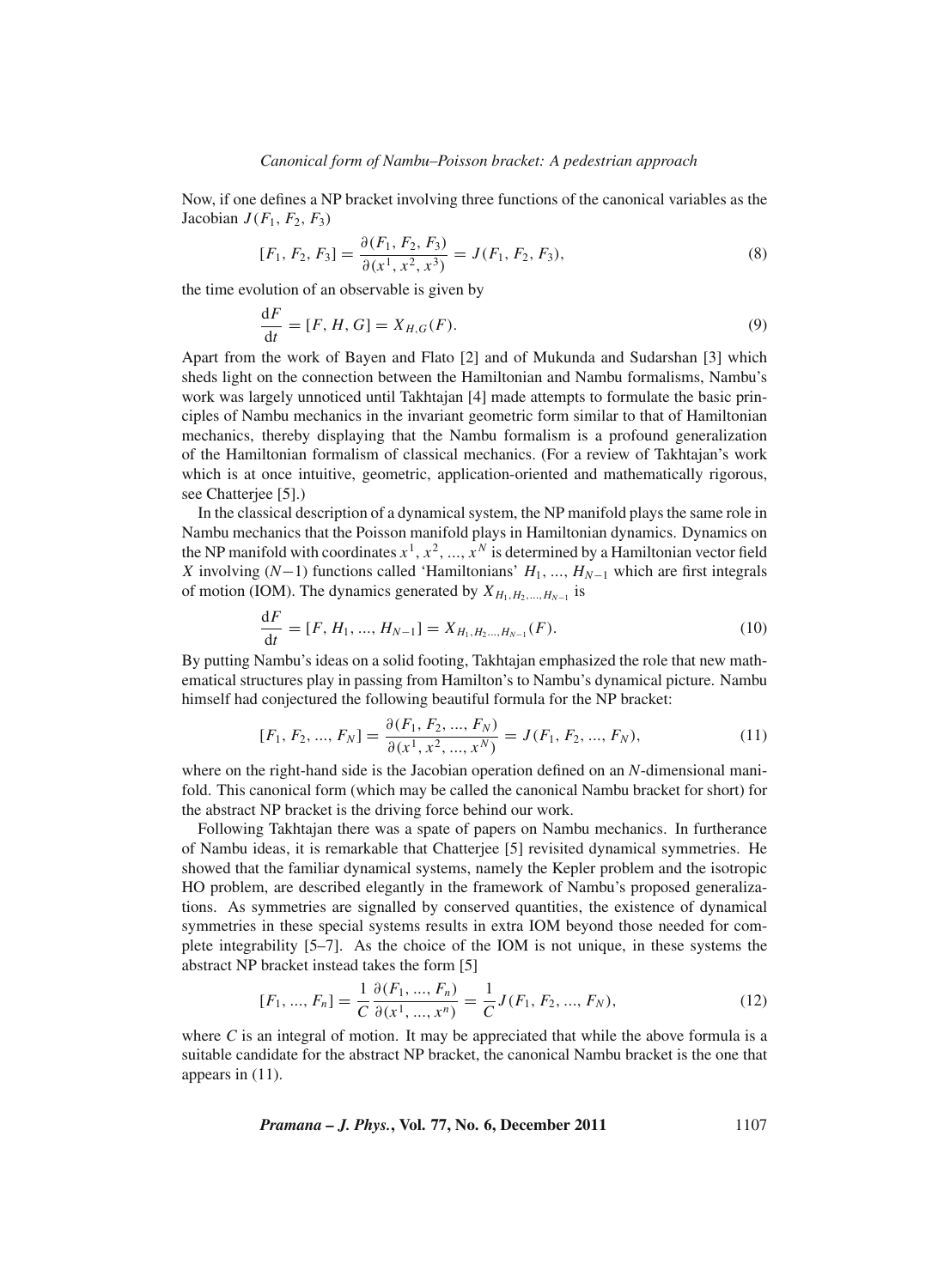In this work we apply the most efficient method of evaluating a numerical (or literal) determinant. This is done, in general, by pivotal condensation, according to the technique given, for instance, in [8] in which the evaluation proceeds by means of a second-order determinant. These techniques become cumbersome when the order of the determinant is larger than four or five. The techniques suggested are elegant and powerful for small order of the determinant, and we believe that, owing to their involvement in exposing the connection between the Hamiltonian and Nambu formalisms in a pedestrian manner, they are of interest generally in the study of mechanics. Our work which complements the formal considerations of Mukunda and Sudarshan [3] shows the equivalence of the two approaches for a general audience. What we have shown is the following:

- 1. We review the argument of Mukunda and Sudarshan [3] showing the connection between the Nambu and Hamiltonian ideas.
- 2. The application of our technique to a third-order determinant shows that the Nahm's system of equations [9] fit in well into the formalism of Nambu mechanics.
- 3. We apply our technique to fourth-order determinant showing that for two degrees of freedom, the canonical equations of motion may be written in terms of the NP bracket. This result helps us to cast the abstract NP bracket in canonical form, i.e. the constant in front of the Jacobian goes to unity. A careful choice of IOM yields the beautiful canonical form for the abstract NP bracket.
- 4. We revisit the Kepler problem and isotropic HO in the framework of Nambu mechanics. Following O'Connell and Jagannathan [6], a conserved dynamical variable  $\alpha$  that characterizes the orientation of the orbit in two-dimensional configuration space (or four-dimensional phase space) for the Kepler problem (and an analogous variable  $\beta$ for the HO) is defined. The orbit orientation variable  $\alpha$  and the analogous variable  $\beta$  are separately found to be canonically conjugate to the angular momentum component normal to the plane of motion. It is this observation which establishes the canonical form of the NP bracket. Our conclusions are discussed at the end of this work.

# **2. Transition from Hamiltonian to Nambu framework**

One can ask whether a general Hamiltonian system can be described in such a way that its equation of motion appear in the Nambu form.

Let us begin with the example of Nambu characterized by a primitive Nambu triplet. Let  $x^1$ ,  $x^2$ ,  $x^3$  be the independent members of a Nambu triplet. The equation of motion for  $x^j$ involves two algebraically independent functions  $F(x^1, x^2, x^3)$  and  $G(x^1, x^2, x^3)$  and are postulated by Nambu to be

$$
\dot{x}^j = \frac{\partial(F, G)}{\partial(x^k, x^\ell)}\,,\tag{13}
$$

where  $j, k, \ell$  = cyclic permutations of 1, 2, 3.

The Nambu form for an *N*-tuple of variables  $x^1, x^2, ..., x^N$  involves  $(N-1)$  independent Hamiltonians  $H_1(x)$ ,  $H_2(x)$ , ...,  $H_{N-1}(x)$  according to the rule

$$
\dot{x}^{J} = \frac{\partial(x^{J}, H_1, H_2, ..., H_{N-1})}{\partial(x^{1}, x^{2}, ..., x^{N})}, \quad J = 1, 2, ..., N.
$$
\n(14)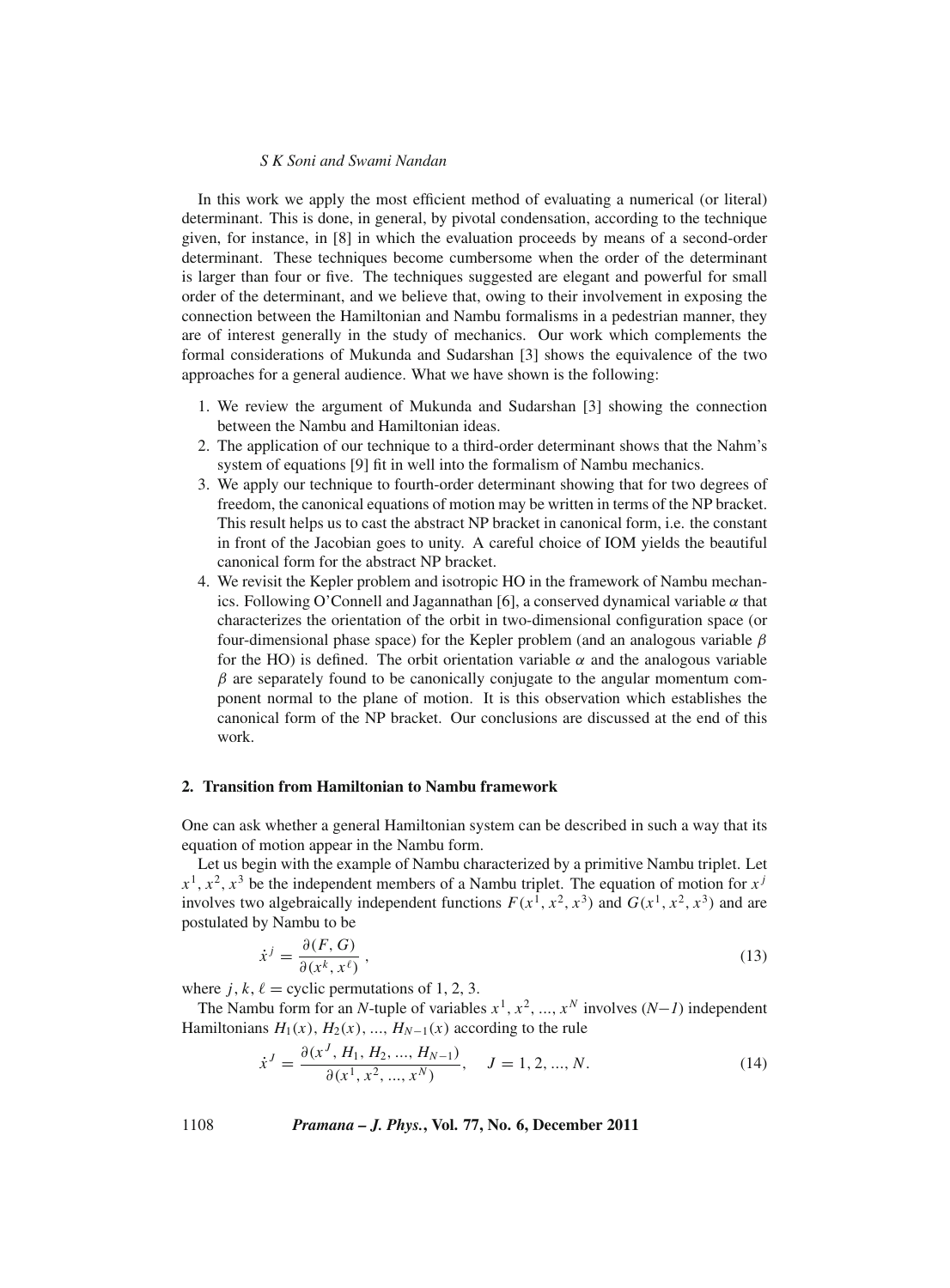#### *Canonical form of Nambu–Poisson bracket: A pedestrian approach*

Given a mechanical system with *n* degrees of freedom, let us show how to pass from a conventional Hamiltonian system of equations governed by a single Hamiltonian to the above Nambu form for  $N = 2n$ . There exist, at least locally,  $2n-1$  functionally independent constants of motion  $x^2$ , ...,  $x^{2n'}$  which can be used as part of a coordinate system in phase space. Furthermore, it is possible locally to determine a function  $x^{1'}$  such that  $\dot{x}^{1'} = 1$ . By means of a coordinate transformation one can pass from  $x^1$ , ...,  $x^{2n}$  to  $x^{1'}$ , ...,  $x^{2n'}$  such that the Hamiltonian becomes say  $x^2$ :

$$
H(x^1, ..., x^n) = x^{2'}.
$$
\n(15)

 $x^{2'}$ , ...,  $x^{n'}$ ,  $x^{n+1'}$ , ...,  $x^{2n'}$  are  $(2n-1)$  independent constants of motion, and Hamilton's equations are very simple:

$$
\dot{x}^{1'} = 1, \qquad \dot{x}^{2'} = \dot{x}^{3'} = \dots = x^{2n'} = 0. \tag{16}
$$

But these same equations are reproduced if in

$$
\dot{F} = \frac{\partial(F, x^{2'}, ..., x^{2n'})}{\partial(x^{1'}, x^{2'}, ..., x^{2n'})},
$$
\n(17)

we set *F* equal to  $x_1^i$ , ...,  $x_2^{i}$  in turn. Therefore, Hamilton's equations for the coordinates, and by the derivation property for a general dynamical variable *F*, are equivalent to the Nambu form. We have also the liberty of going back to the original canonical coordinates  ${x}$  because the transformation  ${x} \leftrightarrow {x'}$  has unit Jacobian and we see that the Hamilton's general equation

$$
\dot{F}(x) = [F(x), H(x)] \tag{18}
$$

is equivalent to

$$
\dot{F} = \frac{\partial(F, x^{2'}(x), ..., x^{2n'}(x))}{\partial(x^1, ..., x^{2n})}.
$$
\n(19)

It is worth noting that this is true only locally in phase space since in general one cannot find (2*n*−2) global constants of motion to go with a given *H*.

# **3. Three-dimensional NP manifold and Nambu's ideas**

**Contractor** 

Following considerations analogous to Nambu, we apply our technique to yield the Nahm's system of equations [9] in the theory of static *SU*(2) monopoles,

$$
\dot{S}_1 = S_2 S_3,\n\dot{S}_2 = S_3 S_1,\n\dot{S}_3 = S_1 S_2.
$$
\n(20)

Using pivotal condensation technique, a  $3\times3$  determinant can be expanded to give

$$
\begin{vmatrix} a & b & c \\ d & e & f \\ g & h & i \end{vmatrix} = a^{-1} \left\{ \begin{vmatrix} a & b \\ d & e \end{vmatrix} \middle| \begin{vmatrix} a & c \\ g & i \end{vmatrix} - \begin{vmatrix} a & b \\ g & h \end{vmatrix} \middle| \begin{vmatrix} a & c \\ d & f \end{vmatrix} \right\}.
$$
 (21)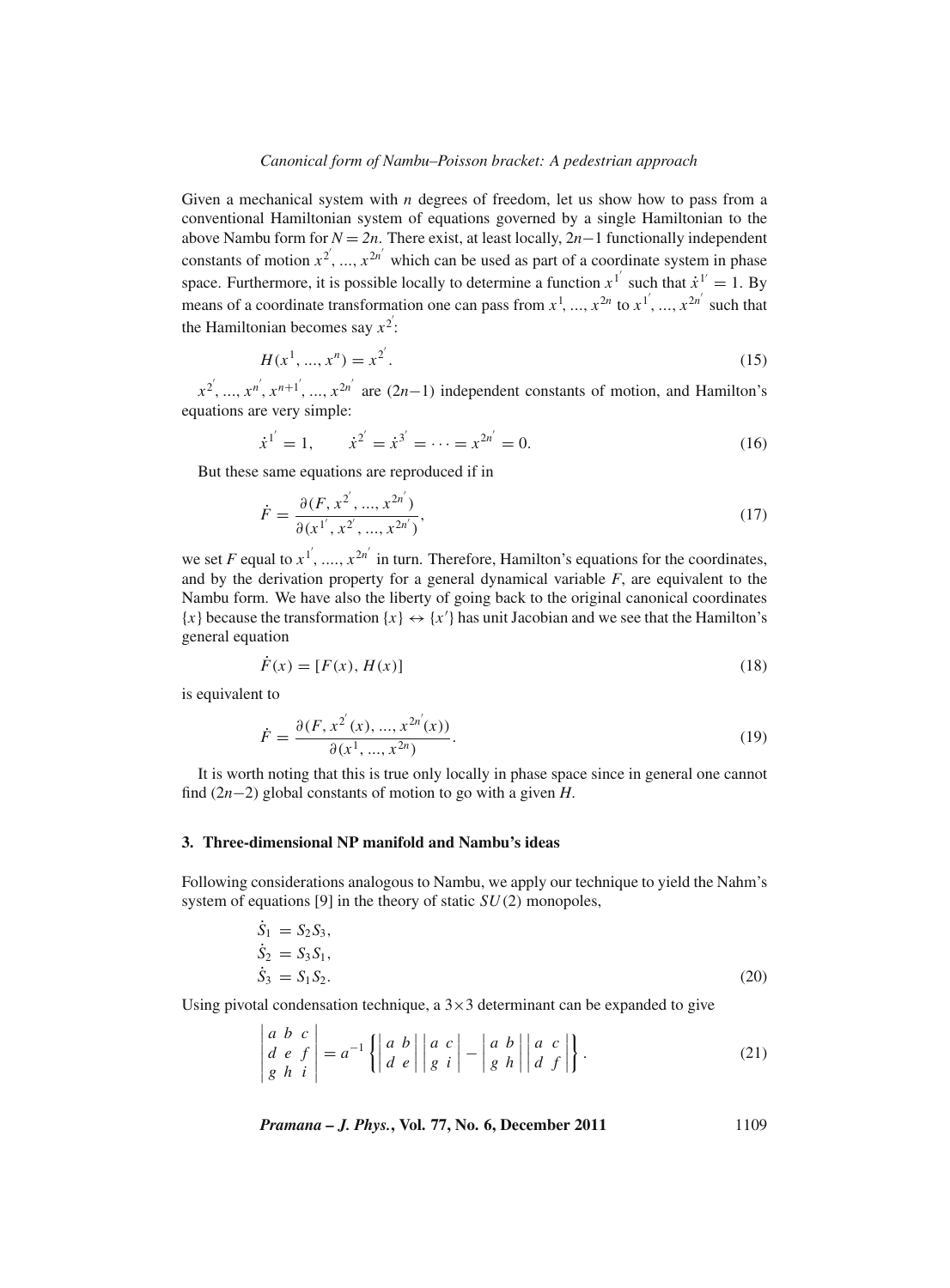Let us define a 3×3 Jacobian, where  $F_i = \partial F / \partial S_i$  etc.,

$$
\frac{\partial(F, G, H)}{\partial(S_1, S_2, S_3)} = \begin{vmatrix} F_1 & G_1 & H_1 \\ F_2 & G_2 & H_2 \\ F_3 & G_3 & H_3 \end{vmatrix} = \begin{vmatrix} F_1 & S_1 & 0 \\ F_2 & -S_2 & S_2 \\ F_3 & 0 & -S_3 \end{vmatrix}
$$

$$
= (F_1)^{-1} \begin{bmatrix} F_1 & S_1 \\ F_2 & -S_2 \end{bmatrix} \begin{vmatrix} F_1 & 0 \\ F_3 & -S_3 \end{vmatrix} - \begin{vmatrix} F_1 & S_1 \\ F_3 & 0 \end{vmatrix} \begin{vmatrix} F_1 & 0 \\ F_2 & S_2 \end{vmatrix}.
$$

Given the definitions of *G* and *H*, we have shown that the Jacobian

$$
J(F, G, H) = S_2 S_3 F_1 + S_3 S_1 F_2 + S_1 S_2 F_3.
$$

So, for the three-dimensional Nahm system, if one defines

$$
[F_1, F_2, F_3] = \frac{\partial (F_1, F_2, F_3)}{\partial (S_1, S_2, S_3)} = J(F_1, F_2, F_3),\tag{22}
$$

we see that this dynamical system is described by  $X_{G,H}$ , that is,  $\dot{F} = [F, G, H] =$  $X_{G,H}(F)$ . In other words, with the right choice for IOM, we have arrived at the canonical form for NP bracket for the Nahm dynamical system. Originally, Nambu's considerations had yielded a Euler's equation for the rigid body. The foregoing development paves the way for dynamical symmetries and Nambu mechanics considered in the following section.

#### **4. The four-dimensional phase space and Nambu mechanics**

The technique used by us enables to reduce a Jacobian operation defined on a fourdimensional phase space  $(q^1, p^1, q^2, p^2)$  as a sum of the products of PBs. Application of the pivotal condensation technique in the following form

$$
\begin{vmatrix}\na & b & c & d \\
e & f & g & h \\
i & j & k & l \\
m & n & o & p\n\end{vmatrix} = \begin{vmatrix}\na & b & b \\
e & f & b & c \\
e & f & g & h\n\end{vmatrix} + \begin{vmatrix}\ni & j & c \\
m & n & d \\
o & p & h & c\n\end{vmatrix}
$$

$$
- \begin{vmatrix}\na & b & b \\
i & j & o \\
n & n & n\n\end{vmatrix} + \begin{vmatrix}\ng & h & b \\
m & n & a\n\end{vmatrix} + \begin{vmatrix}\nc & d & b \\
m & n & b \\
n & n & n\n\end{vmatrix} + \begin{vmatrix}\nc & d & b \\
c & d & b \\
o & p & i\n\end{vmatrix} + \begin{vmatrix}\ne & f \\
j & h\n\end{vmatrix}
$$
(23)

yields the desired formula expressing a  $4\times4$  Jacobian as sum of products of PBs. Let

$$
\frac{\partial (A, B, C, D)}{\partial (q^1, p^1, q^2, p^2)} = \begin{vmatrix} A_{q_1} & A_{p_1} & A_{q_2} & A_{p_2} \\ B_{q_1} & B_{p_1} & B_{q_2} & B_{p_2} \\ C_{q_1} & C_{p_1} & C_{q_2} & C_{p_2} \\ D_{q_1} & D_{p_1} & D_{q_2} & D_{p_2} \end{vmatrix},
$$
\n(24)

where

$$
A_{q_1}=\frac{\partial A}{\partial q^1},\qquad B_{p_2}=\frac{\partial B}{\partial p^2},\ldots.
$$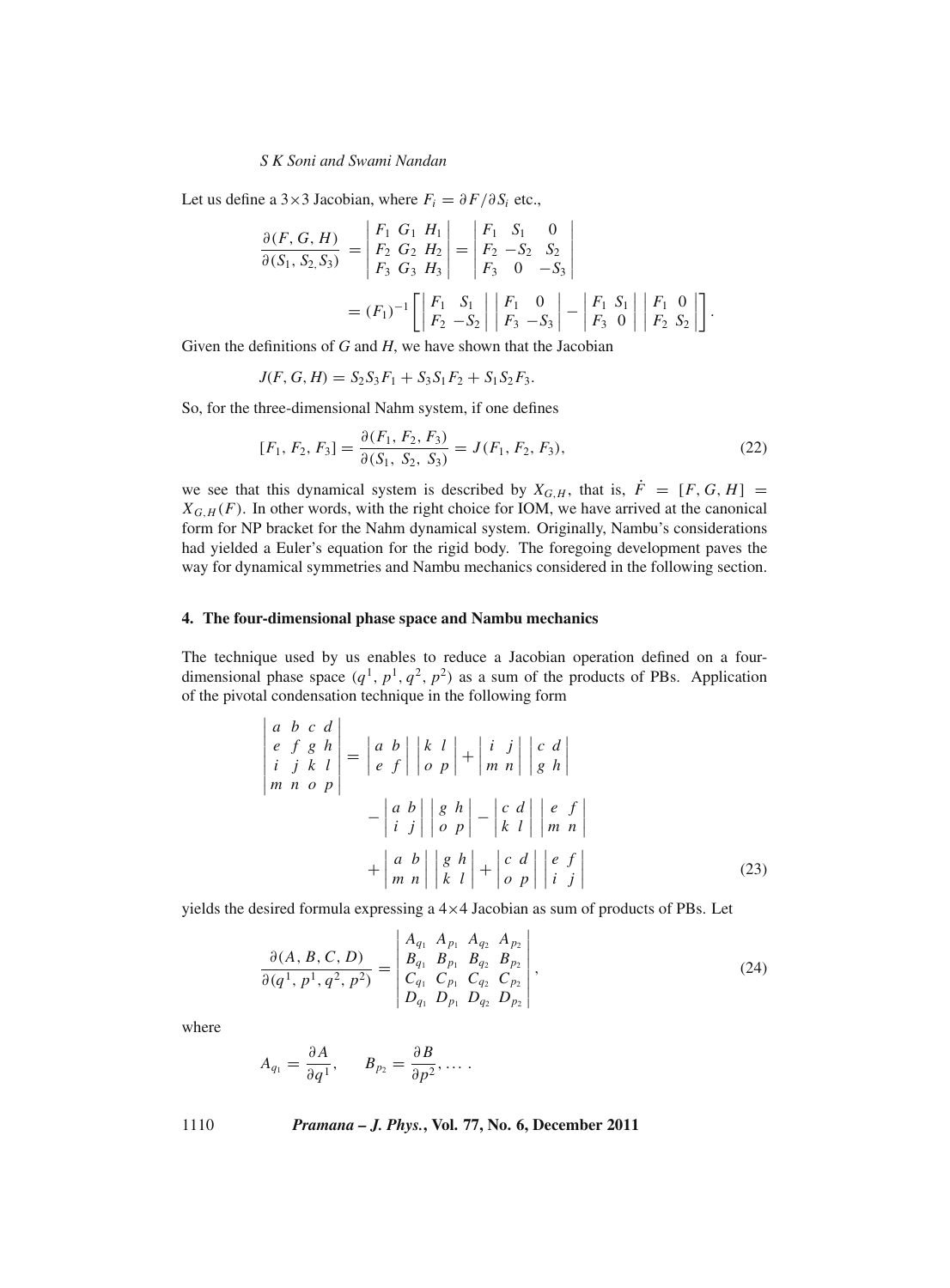Thus, the  $4\times4$  Jacobian

$$
\frac{\partial (A, B, C, D)}{\partial (q^1, p^1, q^2, p^2)} = [A, B]_1 [C, D]_2 + [A, B]_2 [C, D]_1
$$

$$
- [A, C]_1 [B, D]_2 - [A, C]_2 [B, D]_1
$$

$$
+ [A, D]_1 [B, C]_2 + [A, D]_2 [B, C]_1,
$$

where  $[X, Y]_i = \partial(X, Y)/\partial(q^i, p^i)$  is the Jacobian in the  $(q^i, p^i)$  subspace, where  $i = 1$ , 2. It is straightforward to verify that the  $4\times4$  Jacobian

$$
J(A, B, C, D) = \frac{\partial(A, B, C, D)}{\partial(q^1, p^1, q^2, p^2)}
$$
  
= [A, B][C, D] – [A, C][B, D] + [A, D][B, C], (25)

where the PB is defined in the usual manner as

$$
[X, Y] = [X, Y]_1 + [X, Y]_2. \tag{26}
$$

In the following considerations, this formula will come on the centre stage. Let us consider a four-dimensional phase space. Let  $H_1$  be the classical Hamiltonian and  $H_2$ ,  $H_3$ be the two IOM of a dynamical system. For some function *F* of the canonical variables  $(x^1, x^2, x^3, x^4)$ , the 4×4 Jacobian,

$$
J(F, H_1, H_2, H_3) = [F, H_1][H_2, H_3] - [F, H_2][H_1, H_3] + [F, H_3][H_1, H_2]
$$
  
=  $[F, H_1][H_2, H_3].$ 

The last equality follows because the PB of a constant of motion with Hamiltonian vanishes, i.e.  $[H_1, H_3] = [H_1, H_2] = 0$ . By Poisson's theorem let  $[H_2, H_3] = C$  where *C* is some constant, then by virtue of the Hamilton's equation of motion

$$
\dot{F} = [F, H_1] = \frac{1}{C} J(F, H_1, H_2, H_3) = \frac{1}{C} \frac{\partial (F, H_1, H_2, H_3)}{\partial (x^1, x^2, x^3, x^4)}
$$

and we find that if the NP bracket is defined as

$$
[F_1, F_2, F_3, F_4] = \frac{1}{C} \frac{\partial (F_1, F_2, F_3, F_4)}{\partial (x^1, x^2, x^3, x^4)},
$$
\n(27)

the flow in phase space is generated by the Hamiltonian vector field  $X_{H_1,H_2,H_3}$ .

The examples put forward by Chatterjee [5] are easily verified through considerations analogous to those given above. As an illustration, we consider the isotropic HO which has two degrees of freedom, and is described by variables  $q<sup>1</sup>$ ,  $p<sup>1</sup>$  and  $q<sup>2</sup>$ ,  $p<sup>2</sup>$  as part of the coordinate system for its phase space. Consider the space of homogeneous quadratic IOM spanned by

$$
I_1 = (p^1)^2 + (q^1)^2 = C_1, \qquad I_2 = (p^2)^2 + (q^2)^2 = C_2, I_3 = q^1 p^2 - q^2 p^1 = C_3, \qquad I_4 = p^1 p^2 + q^1 q^2 = C_4,
$$
 (28)

where  $C_i$ s are the constant values assumed by the IOM  $I_i$ s. If one defines the NP bracket [5]

$$
[F_1, F_2, F_3, F_4] = \left(\frac{1}{C_4}\right) \frac{\partial (F_1, F_2, F_3, F_4)}{\partial (q^1, p^1, q^2, p^2)},\tag{29}
$$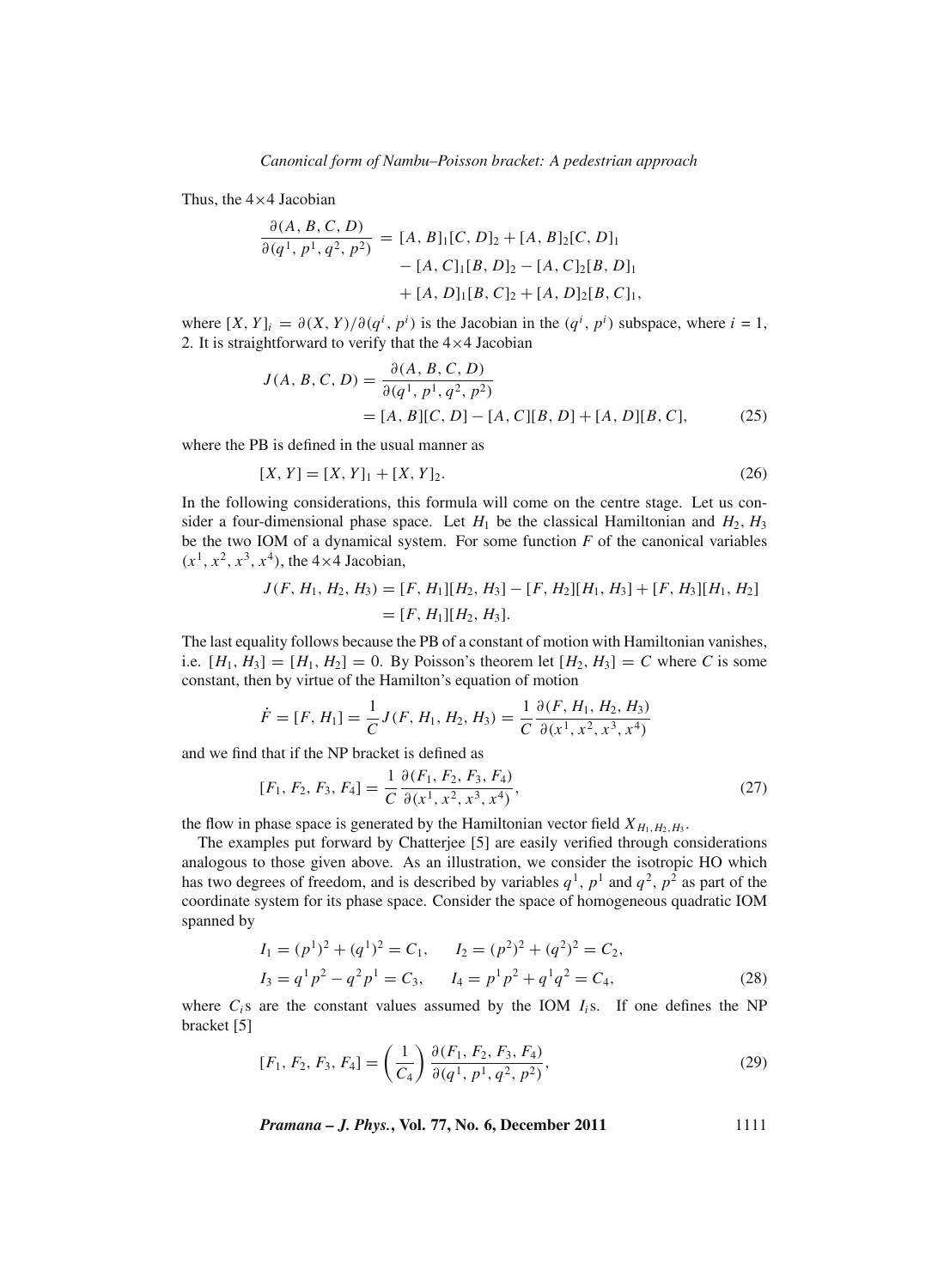then using (28), it is easily verified that  $X_{I_1,I_2,I_3}$  yields the flow in phase space generated by the classical Hamiltonian  $I_1 + I_2$ , that is

$$
\frac{dp^1}{dt} = [p^1, I_1, I_2, I_3] = -2q^1, \qquad \frac{dq^1}{dt} = [q^1, I_1, I_2, I_3] = 2p^1,
$$
  
\n
$$
\frac{dp^2}{dt} = [p^2, I_1, I_2, I_3] = -2q^2, \qquad \frac{dq^2}{dt} = [q^2, I_1, I_2, I_3] = 2p^2.
$$
 (30)

## **5. The Kepler problem**

The historic Kepler problem has one dynamical axis of symmetry. Apart from the two constants of motion, the usual Hamiltonian and the angular momentum which fixes the plane of motion, there is an extra constant of motion which we now proceed to discuss. The Kepler problem Hamiltonian has the form (in suitable units)

$$
H = \frac{(p^1)^2}{2} + \frac{(p^2)^2}{2} - \frac{1}{r},\tag{31}
$$

where  $r = \sqrt{(q^1)^2 + (q^2)^2}$  and  $p^1$  and  $p^2$  are the momentum coordinates. Because *H* possesses rotational symmetry, the angular momentum vector is conserved which restricts the motion to the  $q^1-q^2$  plane. The angular momentum  $L = q^1p^2 - q^2p^1$ . Also, the constancy of the angular momentum can be expressed as the vanishing of its PB with the Hamiltonian  $[L, H] = 0$ .

A further time-independent, single-valued conserved quantity  $\vec{A}$  will cause the orbit to close. The additional conserved quantity is a vector called the Laplace–Runge–Lenz vector,

$$
\vec{A} = \vec{p} \times \vec{L} - \hat{r}.\tag{32}
$$

 $\vec{A}$  is in the plane of motion and its magnitude is the eccentricity of the conic section that is the orbit, and points from the centre of force to the pericentre of the orbit in the attractive case under consideration.

In the present case the centre of the force does not coincide with the geometric centre of the orbit which has thus only one dynamical axis of symmetry. The Laplace–Runge–Lenz vector has two components:

$$
A_1 = Lp^2 - \frac{q^1}{r},
$$
  
\n
$$
A_2 = -Lp^1 - \frac{q^2}{r}.
$$
\n(33)

Because the components are each constants of motion, so is the angle between the vector and the  $q^1$ -axis, defined by

$$
\alpha(q^1, p^1, q^2, p^2) = \tan^{-1} \frac{A_2}{A_1}.
$$
 (34)

 $\alpha$  specifies the orientation of the orbit and may be called the orientation angle. The canonical variables have been explicitly indicated as the arguments of  $\alpha$  to emphasize that  $\alpha$  is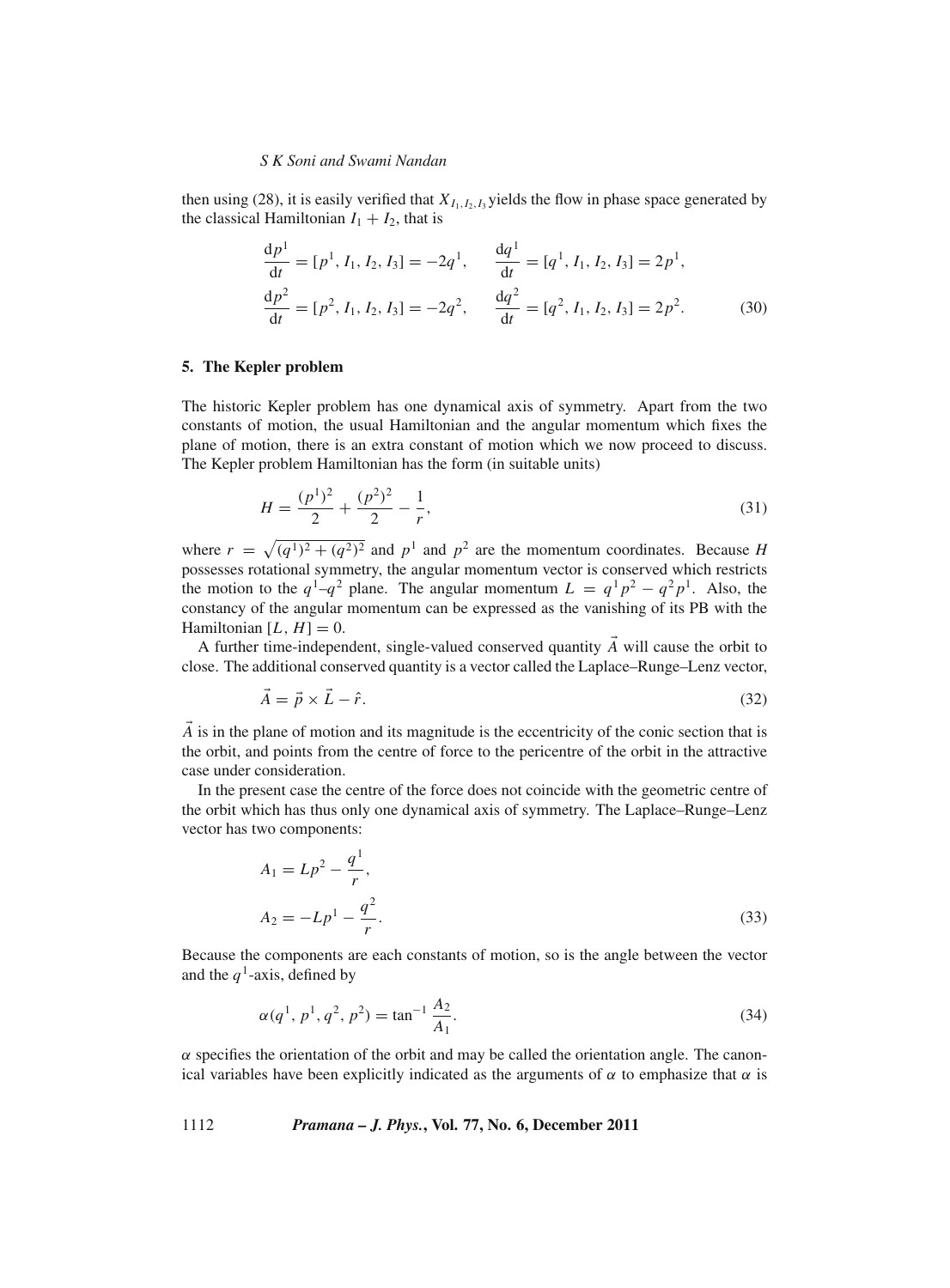a dynamical variable and hence is a function of the state of the system just as *L* is. A straightforward calculation shows that  $\alpha$  is canonically conjugate to *L*, i.e.,

$$
[\alpha, L] = 1. \tag{35}
$$

Also, as  $\alpha$  is a constant of motion, we have

$$
[\alpha, H] = 0. \tag{36}
$$

This fact is special about  $\alpha$ . A number of angle variables, such as  $\theta = \tan^{-1} (q^2/q^1)$ , have the right PB with *L* to constitute potentially a canonically conjugate pair, but in general, they would not be conserved. Thus, not only can we make canonical transformation to a new set of coordinates in phase space  $x^{2} = H$ ,  $x^{3} = \alpha$ ,  $x^{4} = L$  with

$$
[x^{1'}, x^{2'}] = [x^{3'}, x^{4'}] = 1,
$$
\n(37)

but if we do so, all members of this set except  $x^{1'}$  are conserved  $(\dot{x}^{1'} = 1)$  in conformity with (16)).

Coming now to the definition of the NP bracket in this case, let *F* be some function of phase space coordinates, it is now straightforward to calculate the Jacobian

$$
\frac{\partial(F, H, \alpha, L)}{\partial(q^1, p^1, q^2, p^2)} = [F, H][\alpha, L] - [F, \alpha][H, L] + [F, L][H, \alpha]
$$

$$
= [F, H][\alpha, L] = [F, H].
$$

If one defines the NP bracket  $[F_1, F_2, F_3, F_4] = J(F_1, F_2, F_3, F_4)$ , the Kepler problem is described by the Hamiltonian vector field  $X_{H,\alpha,L}$ , i.e.,

$$
\dot{F} = [F, H] = J(F, H, \alpha, L) = [F, H, \alpha, L] = X_{H, \alpha, L}(F). \tag{38}
$$

Thus, a careful choice of the constants of motion can yield the canonical Nambu bracket. It may be recalled that Chatterjee [5] has shown that a Hamiltonian system possessing dynamical symmetry can be realized in the Nambu formalism. We have shown here that the NP bracket can be given by the beautiful formula conjectured by Nambu himself.

## **6. The two-dimensional isotropic harmonic oscillator**

In this case the classical Hamiltonian *H* in suitable units is one half the sum of the squares of the canonical variables. As the motion is restricted to the  $q<sup>1</sup>-q<sup>2</sup>$  plane, the angular momentum  $L = q^1 p^2 - q^2 p^1$  which points in a direction perpendicular to this plane has a fixed value. As *L* is a constant of the motion, its PB with *H* is zero, i.e.,

$$
[L, H] = 0.\t\t(39)
$$

In this case also we have closed elliptical orbits. There are two dynamical axes of symmetry meaning that the centre of force coincides with the geometric centre of the orbit. So it

*Pramana – J. Phys.***, Vol. 77, No. 6, December 2011** 1113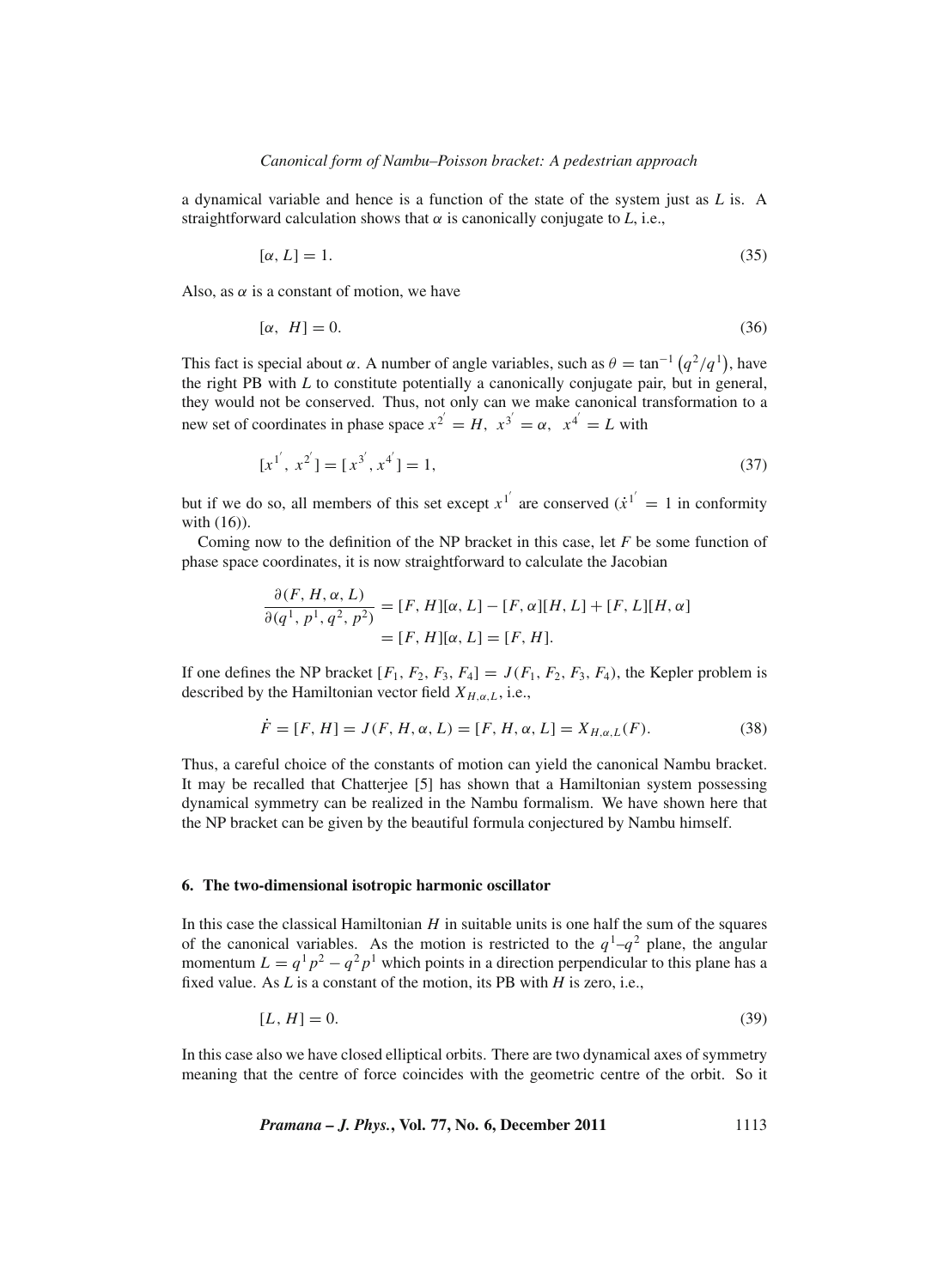becomes necessary to look for a tensorial constant of motion. The object that best captures the degeneracy arising from the dynamical symmetry is a symmetric second rank tensor

$$
A_{ij} = \frac{1}{2} \begin{pmatrix} (p^1)^2 + (q^1)^2 & p^1 p^2 + q^1 q^2 \\ p^1 p^2 + q^1 q^2 & (p^2)^2 + (q^2)^2 \end{pmatrix}, \quad i, j = 1, 2.
$$
 (40)

 $A_{ij}$  is conserved in this system. Trace of the tensor  $A$  is the energy of the motion, and the determinant of the tensor is  $L^2/4$ . Thus, given the conservation of energy and angular momentum, there is only one more independent conserved quantity that the tensor *A* represents which may be considered as the orientation of the elliptical orbit in the  $q<sup>1</sup>-q<sup>2</sup>$ plane.

It may be noted that since each of the components of *A* is conserved, it may be evaluated at any point in the orbit. Consider an elliptical orbit as shown in figure 1 whose major axis makes an angle  $\beta$  with the positive  $q^1$ -axis. From figure 1, the coordinate and momentum component at the point *P*, the farthest point from the geometric centre on the right of it, are

$$
q1 = a cos \beta, \t q2 = a sin \beta,
$$
  
\n
$$
p1 = -b sin \beta, \t p2 = b cos \beta,
$$
\n(41)

where *a* and *b* are, respectively, the semi-major and semi-minor axes of the ellipse. Hence,

$$
A_{11} = \frac{1}{2} (a^2 \cos^2 \beta + b^2 \sin^2 \beta),
$$
  
\n
$$
A_{12} = A_{21} = \frac{1}{2} (a^2 - b^2) \cos \beta \sin \beta,
$$

and

$$
A_{22} = \frac{1}{2}(a^2 \sin^2 \beta + b^2 \cos^2 \beta).
$$
 (42)



**Figure 1.** The harmonic oscillator: Major axis of the elliptical orbit makes an angle  $\beta$ with the positive  $q^1$ -axis.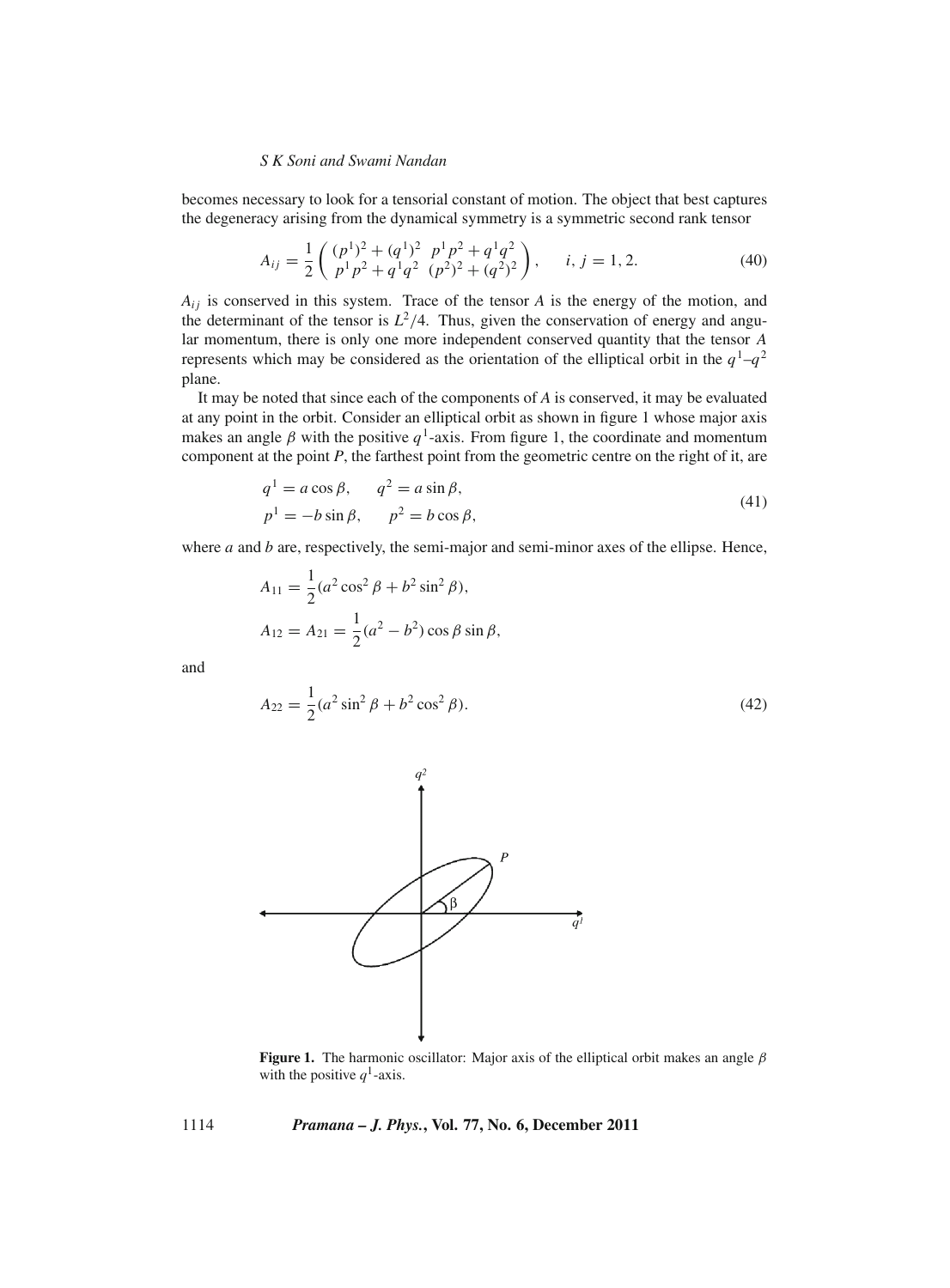Using simple algebra to eliminate *a* and *b* yields

$$
\beta(q^1, p^1, q^2, p^2) = \frac{1}{2} \tan^{-1} \left[ \frac{2A_{12}}{A_{11} - A_{22}} \right].
$$
\n(43)

Evidently  $\beta$  is a constant of motion being expressed as a function only of the other constants of motion. It has a vanishing PB with the Hamiltonian

$$
[\beta, H] = 0. \tag{44}
$$

Also, a straightforward calculation yields

$$
[\beta, L] = 1. \tag{45}
$$

Let *F* be some function of the phase space coordinates. The Jacobian for this system leads to

$$
\frac{\partial(F, H, \beta, L)}{\partial(q^1, p^1, q^2, p^2)} = [F, H][\beta, L] - [F, L][\beta, H] + [F, \beta][L, H]
$$

$$
= [F, H][\beta, L] = [F, H] = \dot{F}.
$$
(46)

Thus, if one defines the NP bracket  $[F_1, F_2, F_3, F_4]$  to be given by the formula

$$
[F_1, F_2, F_3, F_4] = \frac{\partial (F_1, F_2, F_3, F_4)}{\partial (q^1, p^1, q^2, p^2)},
$$
\n
$$
(47)
$$

we find that the dynamical system under consideration is equivalent to a Nambu mechanical system described by the Hamiltonian vector field  $X_{H,\beta,L}$  involving three Hamiltonians *H*, *β*, *L*.

It is worthwhile comparing our formula (47) to eq. (29) which is due to Chatterjee [5]. The bracket in (29) is the Jacobian modified by the addition of a constant while the bracket in (47) is equal to the Jacobian itself.

#### **7. Discussion and conclusions**

Thirty seven years ago Nambu proposed a new mechanics aimed at generalizing the elements of classical Hamiltonian mechanics. Nambu's profound generalization of mechanics was based on a three-dimensional 'phase space' spanned by a canonical triplet of dynamical variables and two Hamiltonians. Later, Mukunda *et al* and Bayen *et al* further discussed the Hamiltonian and Nambu pictures. Takhtajan's higher-order extension of Nambu's mechanics based on  $N-1$  Hamiltonians paved the way for further developments in this direction. The first serious study of the important problem of IOM in Nambu's mechanics was initiated by Chatterjee who gave a plethora of illustrative Nambu mechanical examples described by three or more Hamiltonians. It is noteworthy that for a dynamical system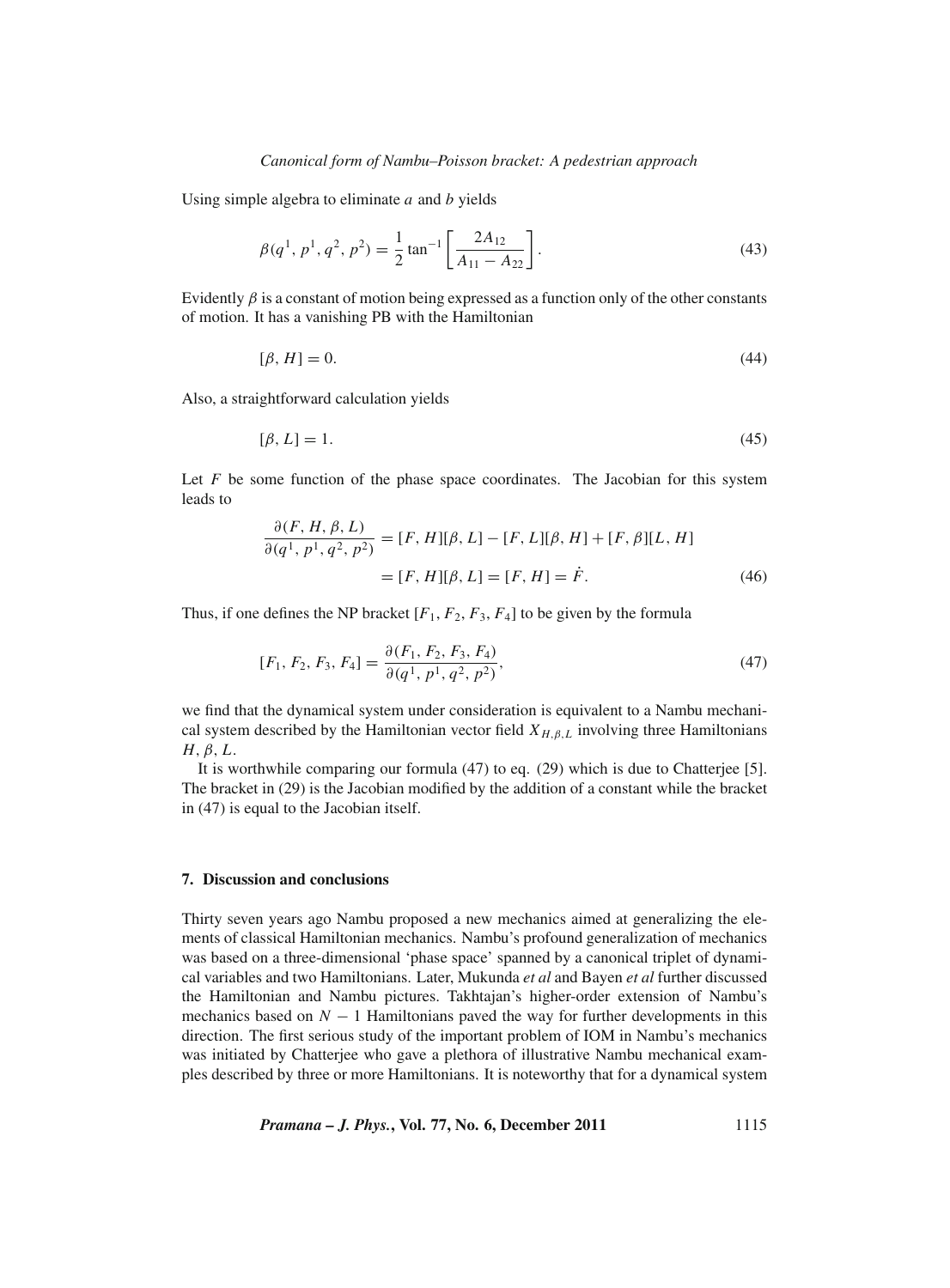which is described by a Hamiltonian vector field  $X_{H_1,\ldots,H_{N-1}}$  involving  $N-1$  Hamiltonians,  $\hat{F} = X_{H_1,\dots,H_{N-1}}(F) = [F, H_1, ..., H_{N-1}]$ . Nambu himself had suggested the beautiful form for the *N*th order bracket  $[F_1, F_2, ..., F_N] = J(F_1, F_2, ..., F_N)$  in terms of the Jacobian. In contrast to this, Chatterjee's considerations yield a 'canonical' form for the higher-order bracket  $[F_1, F_2, ..., F_N] = C^{-1} J(F_1, F_2, ..., F_N)$ , in which modification of the canonical result arises due to the occurrence of a constant. Given the techniques used and the theorems suggested by us in this work, we are now in a position to state a simple formula for *C*, so that it no longer appears to be 'pulled out of the hat.' For a mechanical system with *n* degrees of freedom, let  $H_1, H_2, ..., H_{2n-1}$  be  $2n - 1$  functionally independent IOM out of which we choose  $H_1$  as our Hamiltonian, i.e. the PB  $[H_1, H_1] = 0$ ,  $I = 2, 3, ..., 2n - 1.$ 

Let us parametrize a point in phase space in terms of  $x^{1'}$ ,  $x^{2'}$ , ...,  $x^{2n'}$  in place of  $x^1, x^2, ..., x^{2n}$ . Here,  $[x^1, H_1] = 1, x^{2'} = H_1, x^{3'} = H_2, ..., x^{2n'} = H_{2n-1}$ . The flow in phase space  $\dot{x}^{1'} = 1$ ,  $\dot{x}^{2'} = \dot{x}^{3'} = \cdots = \dot{x}^{2n'} = 0$  is described by  $X_{H_1, H_2, ..., H_{2n-1}}$ , defined such that

$$
\dot{F} = X_{H_1, H_2, \dots, H_{2n-1}}(F) = \frac{\partial(F, H_1, H_2, \dots, H_{2n-1})}{\partial(x^{1'}, x^{2'}, \dots, x^{2n'})}
$$

$$
= \frac{J, (F, H_1, H_2, \dots, H_{2n-1})}{J(x^{1'}, x^{2'}, \dots, x^{2n'})}
$$

$$
= \frac{J, (F, H_1, H_2, \dots, H_{2n-1})}{[x^{1'}, x^{2'}][x^{3'}, x^{4'}] \cdots s[x^{(2n-1)'}, x^{2n'}]}.
$$

This means that if we define the NP bracket by the formula  $[F_1, F_2, ..., F_{2N}]$  =  $C^{-1}J(F_1, F_2, ..., F_{2n})$  with  $C = [H_2, H_3] \cdots [H_{2n-2}, H_{2n-1}]$ , the mechanical system defined on 2*n*-dimensional space is described by  $X_{H_1,H_2,...,H_{2n-1}}$  in the Nambu picture involving  $2n - 1$  Hamiltonians. This is our formula for the constant in the 'canonical' NP higher-order bracket which appears in Chatterjee's considerations on dynamical symmetries and Nambu mechanics. The canonical form for the NP bracket can be arrived at through a suitable choice of the IOM. What is germane to arriving at the canonical form is the value of PB involving each pair  $[H_2, H_3], ..., [H_{2n-2}, H_{2n-1}]$  which must be chosen to be unity. We have been led to make such a choice of the IOM while describing the Kepler problem and the isotropic HO problem in the Nambu picture. The Kepler problem is described in the canonical Nambu form by  $X_{H,\alpha,L}$  and the isotropic HO problem is described in the canonical Nambu form by  $X_{H,\beta,L}$ . This is so because as a result of dynamical symmetries, a dynamical variable α (and an analogous variable β) characterizing the orientation of the orbit in two-dimensional configuration space for the Kepler problem (isotropic HO) is found to be canonically conjugate to *L*, the angular momentum component normal to the plane of motion, i.e.,  $[\alpha, L] = 1$  (analogously  $[\beta, L] = 1$ ). For other choices of IOM, one obtains only a 'canonical' Nambu form for the higher-order bracket.

Although, originally intended for use in numerical analysis, the pivotal condensation techniques have also been shown here to prove useful in treating the problem of higherorder algebraic structures in mechanics. We believe they are of general interest particularly because of their suitability in extending the domain of application of Nambu mechanics.